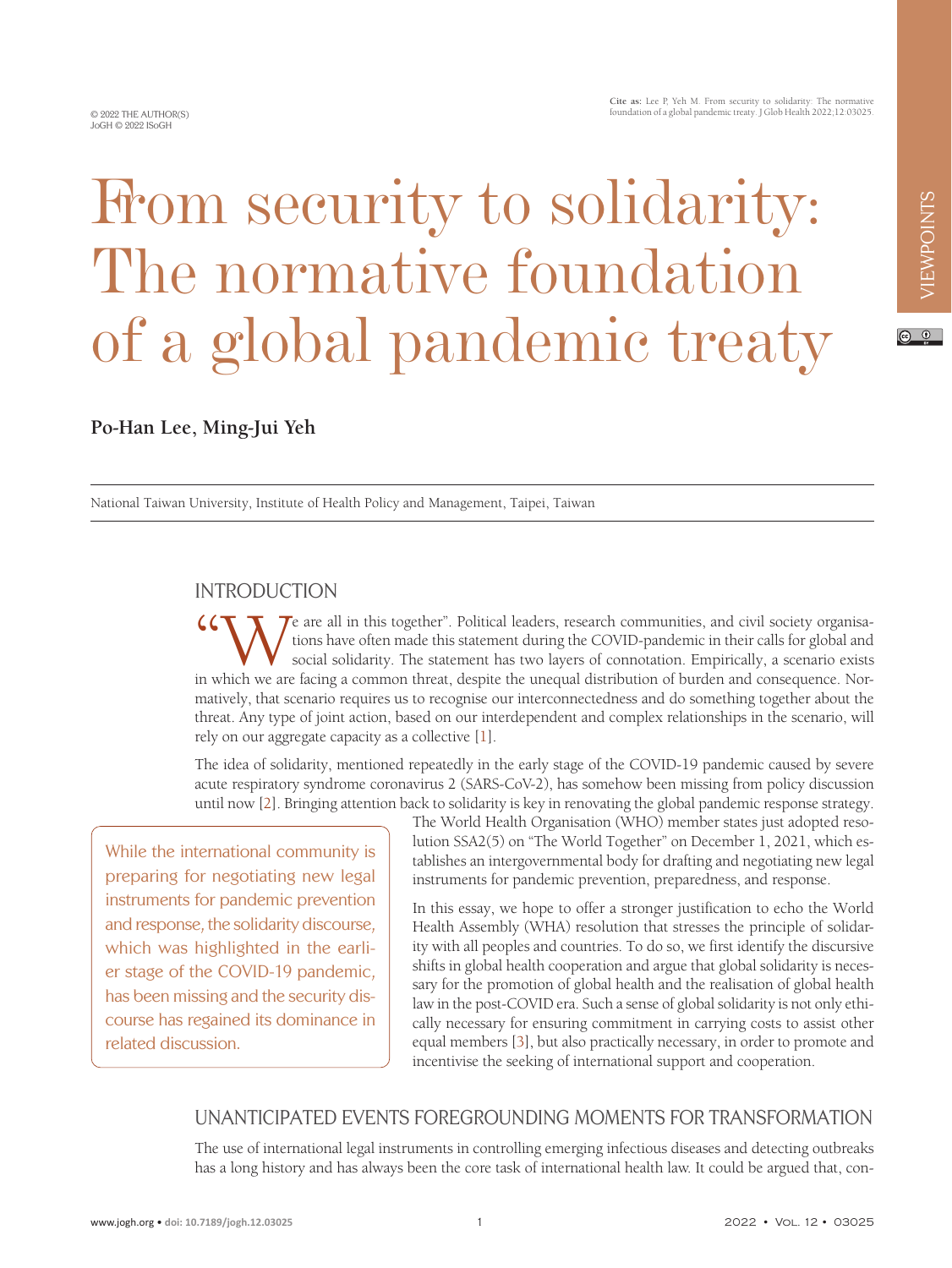

**Photo: The empty Hualien Tourism Sugar Factory during the pandemic time. Although there is light at the end of the channel, what is out there remains uncertain. Source: From Po-Han Lee's collection, used with permission).**

sidering the quarantine measures practised and acquiesced by all European cities against the "Black Death" in the 14th century, an inter-polity pandemic response regime has existed longer than the conception of state sovereignty and the Westphalian international system.

We are standing now at the conjunction in which painful experiences of COVID-19 have pressed us to reconsider the normative foundation and efficiency of the old approach to designing global pandemic strategy [[4](#page-2-3)]. Societies feel less distant from one another during the pandemic, so the affirmation of solidarity is similar to the calls for global health governance by involving non-state actors and stakeholders and holding them accountable beyond state-centrism in the aftermath of the Cold War.

Despite the several calls for updating the International Health Regulations (IHR) in the 1990s, they were not taken seriously enough until the world witnessed the 2001 anthrax attacks and the emergence of bioterrorism and the 2003 SARS (severe acute respiratory syndrome) outbreak. Against this background, the

current IHR were finally revised in 2005 by the 58th WHA.

# INEFFECTIVENESS OF IHR 2005 UNDERPINNED BY THE SECURITY DISCOURSE

The 2005 IHR were innovative at their time, taking an "all-risks approach" that abstracts public health threats beyond specific diseases. The instrument conceptualises public health emergencies of international concern (PHEIC) underpinned by the idea of global health security. It requires the states – the main actors in disease outbreak response – to develop their own core public health capacities and authorises the WHO Director-General to receive unofficial information and determine with an Emergency Committee whether a PHEIC is found, and issue non-binding recommendations.

The COVID-19 outbreak is the 6th PHEIC, which was declared on January 31, 2020, based on the IHR 2005, a month after the first case was reported by China to the WHO. Analyses have identified the weaknesses of the legal instrument prior to and during the COVID-19 pandemic, such as the lack of consistency and transparency in the rationales of evaluating and determining whether an outbreak constitutes a PHEIC, despite the decision instrument contained in Annex 2 of the 2005 IHR [[5](#page-2-4)[,6](#page-2-5)].

Based on the security discourse, the 2005 IHR have been created to prevent and control the international spread of disease. Under the Westphalian framework, a nation-state is presumed to have the exclusive capacity to contain and respond to emerging public health emergencies [\[7](#page-2-6)]. A state's sovereign right to make and implement relevant laws and rules is also enshrined in the 2005 IHR. In the face of the COVID-19 pandemic, the state-centric security discourse did not work out or has been insufficient in promoting global awareness of the imminent threat posed by the novel disease.

## **An emerging momentum for rethinking global health governance**

In May and November 2021, the Independent Panel for Pandemic Preparedness and Response, established by the WHO Director-General, mapped out a critical chronology regarding how and why the COVID-19 outbreak became a pandemic and explored various action areas for improving the existing system. Similar to many other proposals, the Independent Panel recommended incorporating the One Health perspective in the redesigned system against the risk posed by the Anthropocene and adopting a highly precautionary approach to respiratory illnesses.

With this approach, respiratory disease outbreaks should always be taken as potential PHEICs unless strong evidence suggests otherwise, considering the global health consequences of not declaring a PHEIC. To realise sufficient precaution, verification mechanisms and whistle-blower protection are necessary. It is also important to re-incentivise the states or communities affected by disease outbreaks to regard cooperation as practising good global citizenship rather than admitting to having poor capacities.

Particularly in this regard, the 2005 IHR have primarily focused on public health capacity building in developing countries that has given a false sense of security to other parts of the world. This resulted in delayed national responses from societies that were overconfident in the strength of their health systems and who were